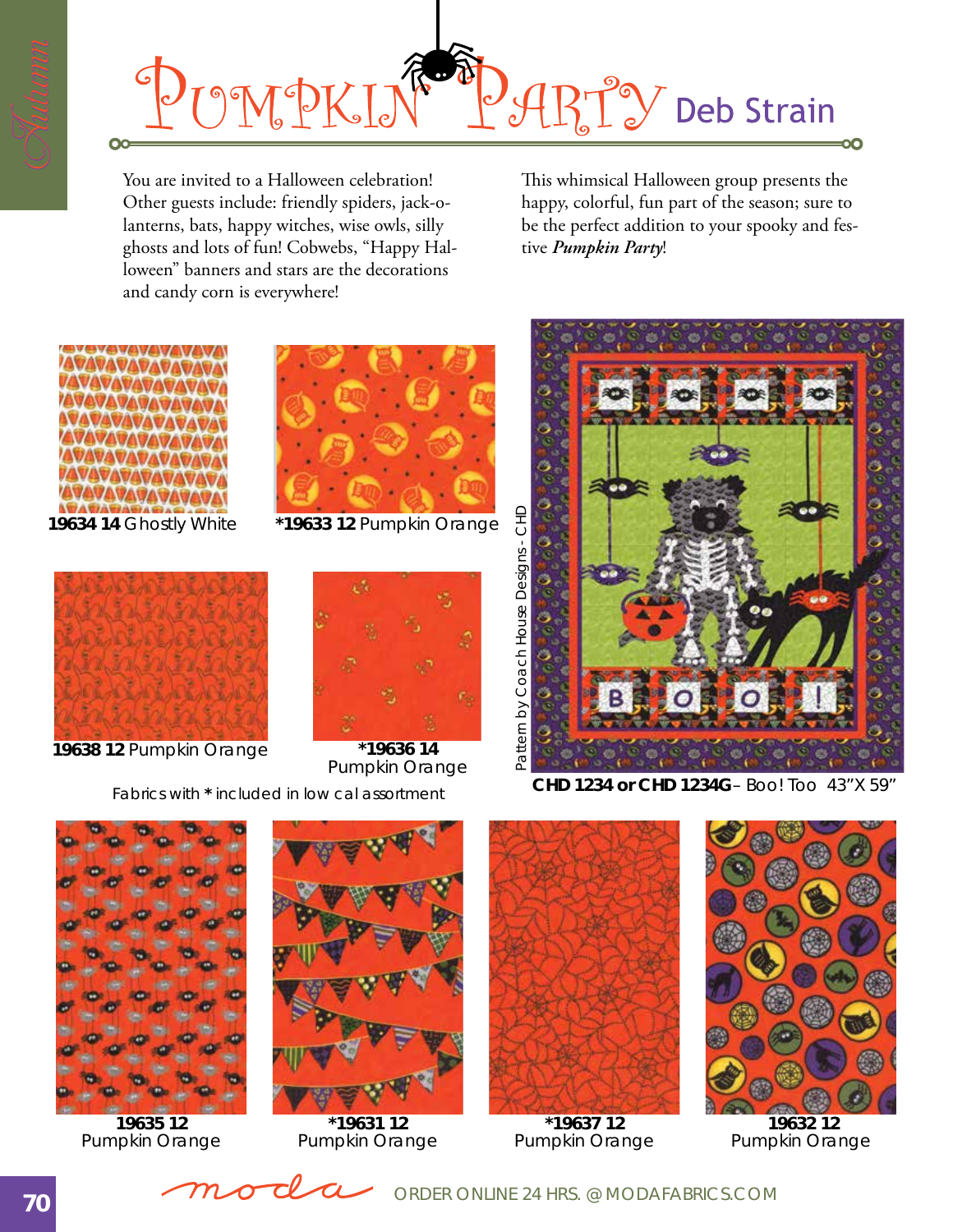*Panel* 24"x45"*–* Center is approx. 15¾"x17" Smaller blocks approx. 4½"x4½"



**19630 12** Pumpkin Orange

moda

 **\*19637 16** Ghostly White



**19633 15** Spider Gray



**\*19632 14** Potion Purple

## FYI: *debstrain.blogspot.com*



**19634 13** Potion Purple



**\*19635 14** Potion Purple **19636 16** Potion Purple



**19637 14** Potion Purple



**\*19631 14** Potion Purple





**\*19638 15** Spider Gray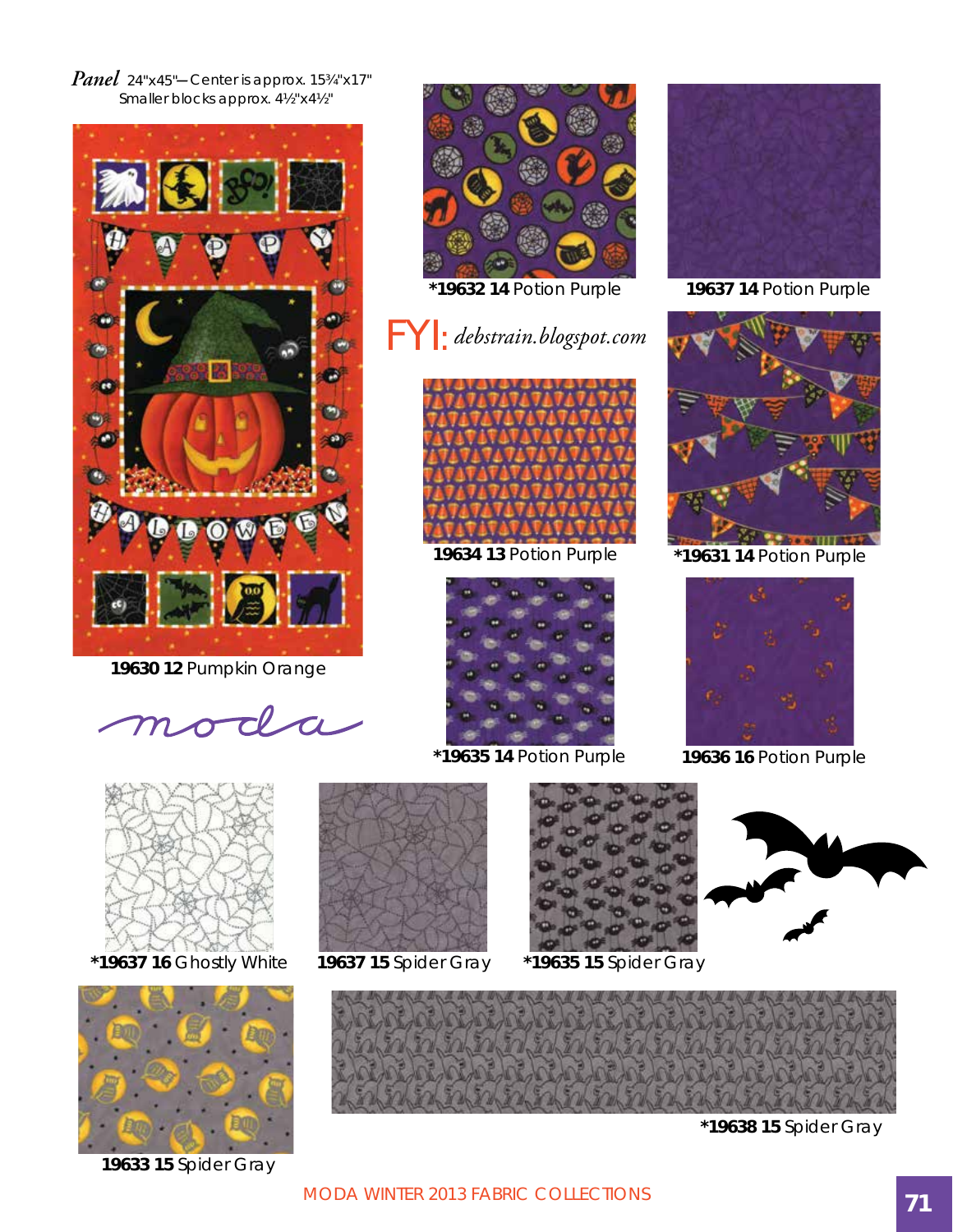

 **\*19630 11** Bat Black



**19638 11** Bat Black



**19632 11** Bat Black







**\*19636 11** Bat Black



**\*19637 11** Bat Black



 "G" Patterns ship with Group  **\*19634 11** Bat Black



**19631 11** Bat Black





**\*19633 11** Bat Black



•29 Prints •100% Premium Cotton

 *Delivery: May, 2013* JR's, LC's MC's & PP's include two each of 19634, 19635, 19637 & 19636-11. AB's include one Panel - 19630-11 JR's, LC's MC's & PP's do not include Panels.